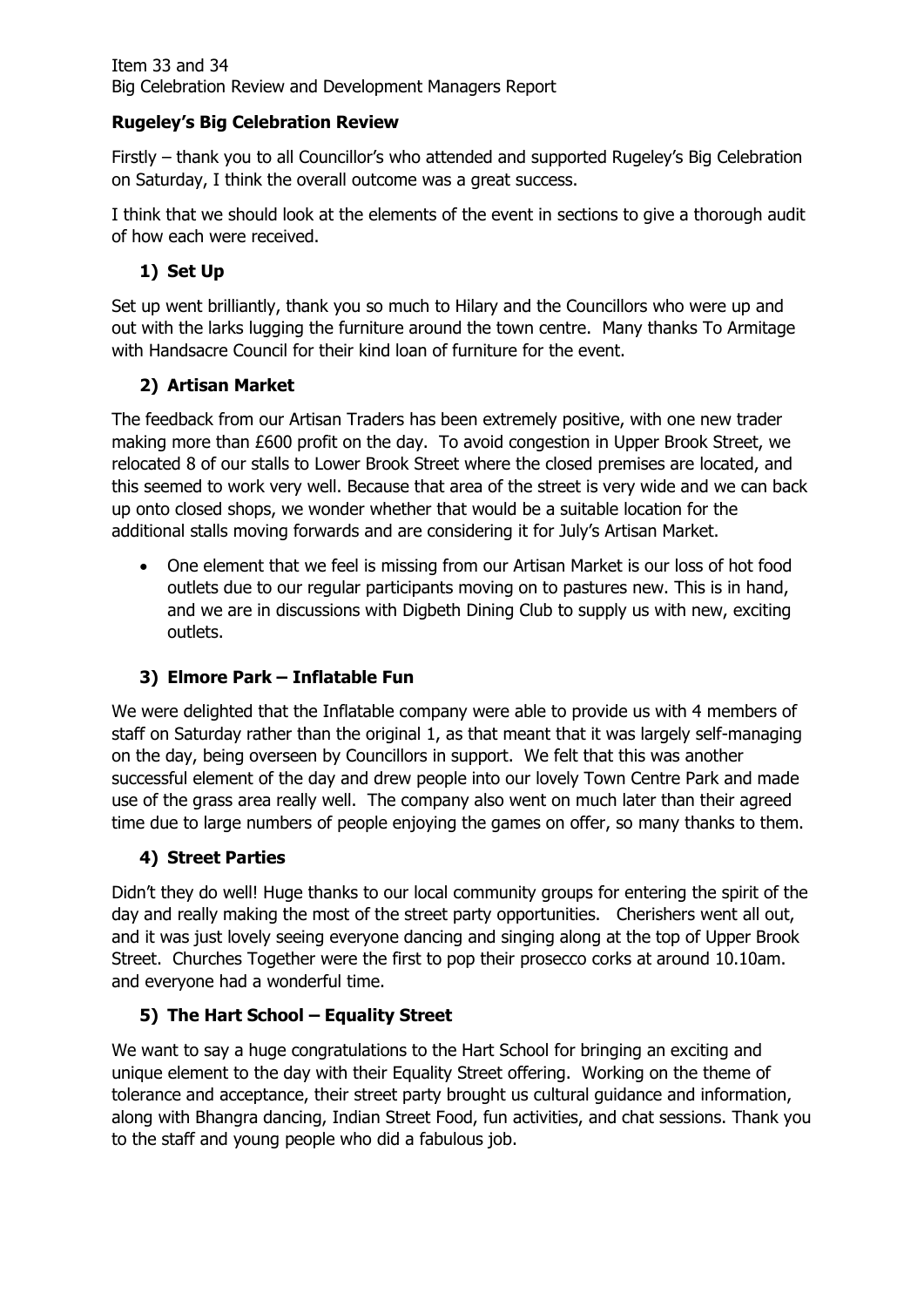### **6) Market Square Entertainment**

The decision to hire in a professional stage really worked for this event and made an enormous difference to the calibre of the event. The acts which we had were fabulous, despite being let down by one at the  $11<sup>th</sup>$  hour. The screen was lovely to have running alongside, particularly for the Jubilee.

The main band were fabulous, and it was just a shame that there weren't more people out in market square at the end of the day enjoying them. This was impacted by the Rugeley Rocks event on St. Augustine's Field.

Staff will, where possible, look at ensuring that we aren't competing with other events with are happening in our own town. Obviously, this calendar weekend is our historical Charter Fair date, and with it being the Jubilee, we had no alternative, but a meeting with the organisers of Rugeley Rocks would be beneficial to ensure that clashes like this do not reoccur.

## **7) Extras**

The decision to offer free refreshments and to make the inflatables free were all met with so much positivity, both at the event and afterwards on social media. We had a donations pot on the tea tent which raised over £200, and we are waiting for the Chair to decide on his charity for the year so we can pass on this money. We'd like to thank Whitworth and Masons for supplying the Tea Tent with power on Saturday.

The generator has now been purchased and worked brilliantly for the band on Saturday night.

We have received a considerable amount of positivity on local Facebook groups thanking us for our efforts with comments that they would like to see the event repeated.

### **Moving forwards**…

Which brings us on to future events and how we proceed.

### **A) Charter Fair**

We have had many comments from the community saying that the event which we held on Saturday was the way that they would like to see the Charter Fair being developed. We have also had comments from some people saying that it's not the same as the historical Charter Fair – particularly the Parade part of that event.

Charter Fair has historically cost the Town Council between £10,000 and £15,000 to put on and we charged for the inflatable and ride attractions which recouped some of the costs.

Being placed on Hagley Field and/or Green Lane left the event open to the vagaries of the weather (eg 2019). By holding an event in town, we can protect those attending from extreme weather as the ground will not be waterlogged etc.

Stokes Fun Fair have traditionally joined us on the fields with the fun fair. This year, the fair will be taking place this coming weekend. Cllrs may want to consider the linking of these events in future.

In previous years we have found ourselves in a position where we struggled to get commitment from organisations to take part in the parades and would regularly have